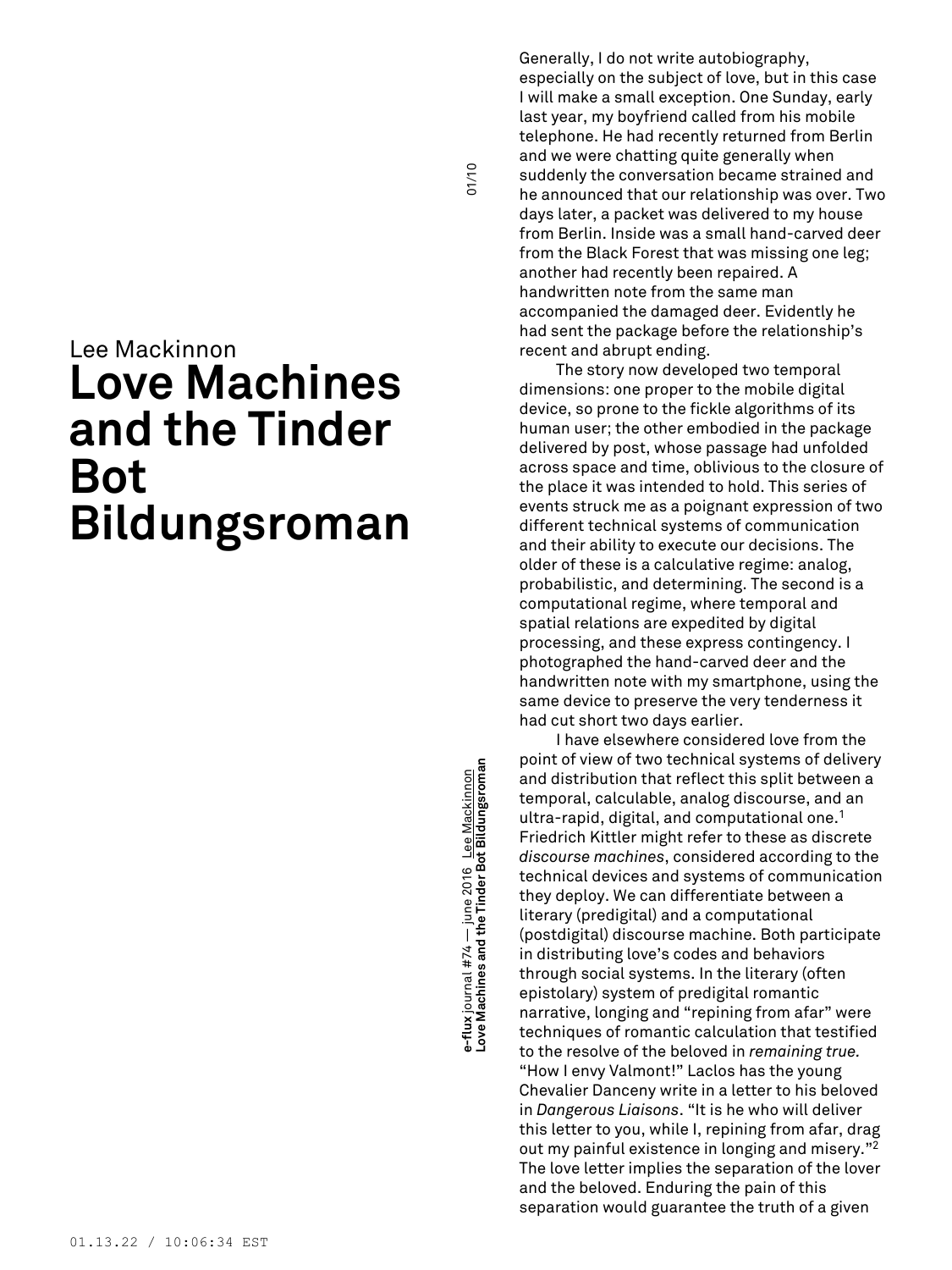

"Two days later, a packet was delivered to my house from Berlin. Inside was a small hand-carved deer from the Black Forest that was missing one leg; another had recently been repaired. A handwritten note from the same man accompanied the damaged deer. Evidently he had sent the package before the relationship's recent and abrupt ending."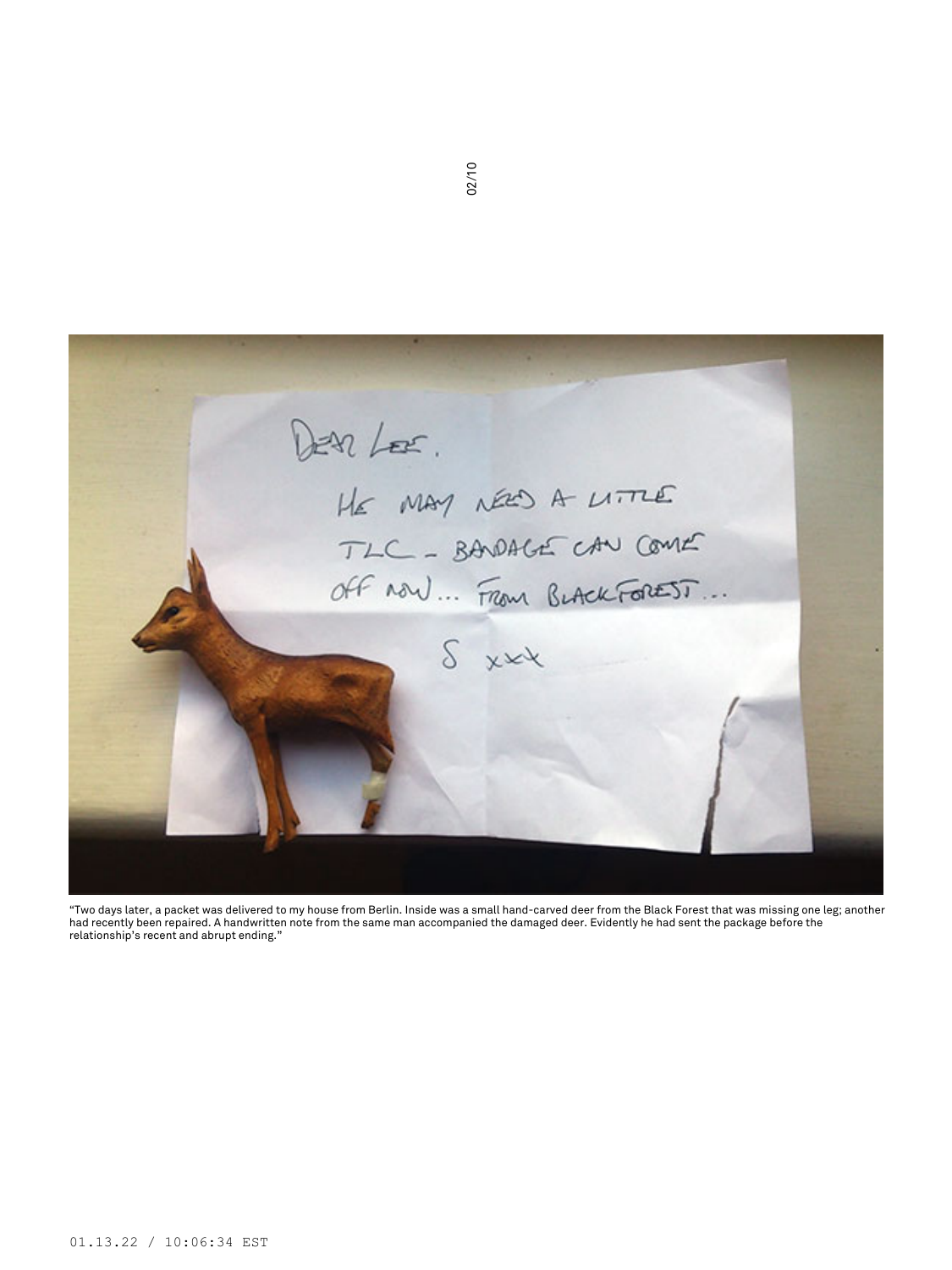instance of love. Romantic fiction distributed such romantic codes, promoting an idea that these referred to a natural state that precedes the thoughts that they, in fact, facilitate. In its definition of the *true*, the literary discourse machine relies on a wholly calculable logic and the continuity of the subject and their sentiment. "How do I love thee?" asks the poet. "Let me count the ways." <sup>3</sup> This logic of probabilistic calculation is a feature of the literary regime of love. Love and the lover must be continuous across space and time in order to demonstrate that they and their love remain true. Ironically, the importance of calculability in literary romantic truth is most evident in its desire to appear incalculable. In other words, truth, love, the subject, and even narrativity must demonstrate a disassociation from the very calculability whose standard it nevertheless accepts. Chevalier Danceny claims that only a "vile seductor can suit his plans to circumstances and calculate according to events; but the love which animates me permits me only two sentiments – courage and constancy." <sup>4</sup> Calculability is considered in terms of utility and deception, while love is the realm of ineffable incalculability that equates with constancy.

By way of devices such as the novel, the behaviors and thoughts associated with modern romantic love – longing; feverishness; obsession and the gendered overtures of seduction – become "felt" as elements of a natural condition, rather than understood as the result of a technical arrangement. This encoding takes place through machines of discourse. Speaking of Germany in the 1800s, Kittler argues that women in particular are beings indoctrinated into the *naturalized* power structures of love, in this case by way of poetry anthologies:

> The anthology was invented as a didactic tool circa 1800. The "historical background" of "this didactic development," however, can only be attributed to the "the rise of capitalist mass production" insofar as Poetry itself became alphabetically reproducible. Poetry anthologies only repeated, in the repeatability of an institution, the new school, the command repeatedly to "read Goethe and always Goethe," which Brentano gave to his sister. Women, instead of "eternally repeating what is already the case," which is called love, took their oaths by reading and rereading the German classics in secondary schools for girls. This was the reason for establishing the German classics. 5

Kittler highlights the fact that romantic love was

**Love Machines and the Tinder Bot Bildungsroman** 03/10 e-flux journal #74 — june 2016 <u>Lee Mackinnon</u><br>Love Machines and the Tinder Bot Bildungsroman **e-flux** journal #74 — june 2016 Lee Mackinnon

03/10

entirely cultural and calculable rather than natural and incalculable. Its appropriate codes were imbibed by recitation, which was also internalization. Subsequently, in the generalized literary discourse machine of the nineteenth century, love and woman become seemingly natural conditions that are synonymous figures of literature and foreground the male author and protagonist as figures and purveyors of culture. Women, love, and nature no longer speak for themselves, but are the naturalized, and *natural*, concepts of male authorial contemplation. <sup>6</sup> In this case, far from being natural or a priori, love only takes place via the media technologies that distribute its idea. By insisting on the agency of machines and the cultural quality of love, Kittler dispels the received understanding of love as something that takes place separately from technical systems. Instead, technical systems are integrated into its condition. "As we are all painfully aware in 1999," he writes, "there are of course media technologies without love, but there is no love without media technologies." 7

In Niklas Luhmann's analysis of literary technology, the chance encounter is deployed as love's prelude, subsequently democratizing love throughout the social system. <sup>8</sup> The couple performs a calculation of chance, and more particularly, becomes a probability. Indeed, in typical narrative structures, whether love is "true" is something that the author always knows better than anyone, and in advance and in this way, narrative can similarly be considered as a function of probability. <sup>9</sup> We have already noted that literature implicitly restratifies and naturalizes power structures, such as gendered identities, that seem to be not only natural but, according to Luhmann, also democratic. With the novel came a new reflexive interiority through which the reader could internalize and preempt the other, providing a coda for the management of passion. Thus the difference between true and feigned emotion in love becomes "one between love, on the one hand, and on the other, the discourse on love between lovers and the novelist who always know in advance the way things should really be." 10

In summary, love's contingent features and its relation to chance are highlighted by the discourse machine of fiction that attempts to embed its lessons as features of natural conduct. Calculation is the technique through which love comes to assert its function as a determination in an increasingly secular, chaotic world, as Luhmann would suggest. Love in the literary discourse machine is thus expressive of contingency, probability, and calculation.

Yet love will be considered differently, depending which discourse machine facilitates it. While love in the literary discourse machine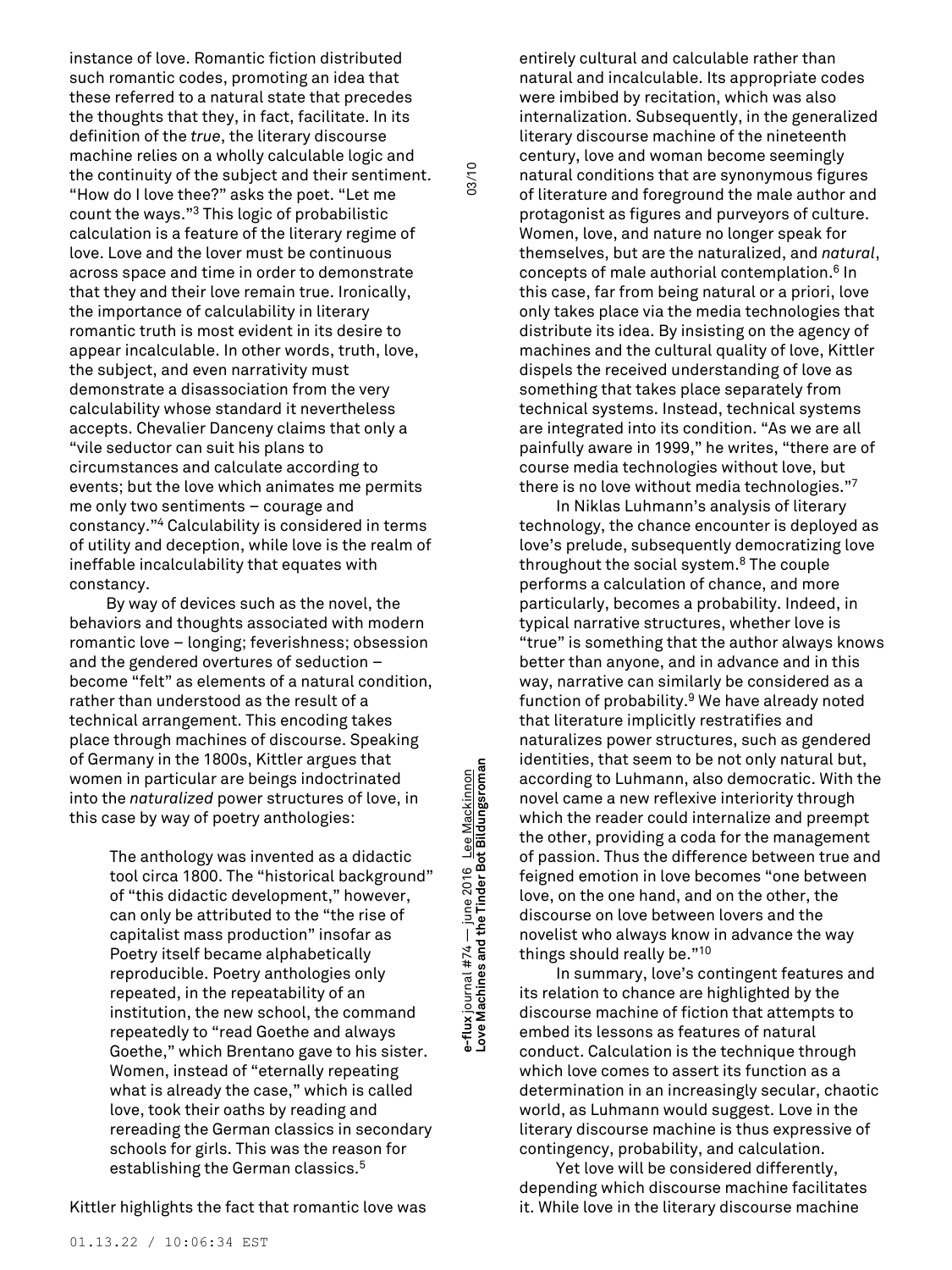referred to by Luhmann and Kittler can be considered *a calculation of chance*, in the digital computational discourse machine that succeeds it, love is rather *a computation* that highlights the limitations and contingency of probabilistic calculation. If predigital forms of love are dominated by the calculation and the codetermination of the couple, postdigital, algorithmic systems of accelerating computability make love less, rather than more, deterministic, even though dating websites are keen to convince us otherwise. In the volumes of sites, potential partners, and proclamations of others who claim to be "looking for love," we see a general acceleration of contingency. Love no longer functions to deliver us from chance and into the relative security of probability, but rather into accelerating indeterminacy. Love and intimacy no longer function to shield us from the "immense complexity and contingency of all the things, which could be deemed possible," but facilitate increasing access to complexity, contingency, and possibility. <sup>11</sup> In an online context, love comes to be defined by novelty, differentiation, and incomputability.

The notion of *remaining true* is understood differently from within each of the discourse machines. In the postdigital era of ubiquitous computation, this refers to incomputable data which, while being *true,* is not logically expressible. <sup>12</sup> Gödel's theory of incompleteness states that reason is not limited to calculability. Incompleteness can be expressed in simple linguistic terms by the liar's paradox, which consists in uttering, "This statement is not true." Neither true nor false points of formula can be derived. Such logic anticipates Alan Turing's problem of incomputability, which has been understood to describe the condition of mathematical reason as irreducibly complex.

Turing's theory of incomputability suggested that there was no way of knowing whether a computer program commanded to "run" would ever come to a halt.<sup>13</sup> He named this the "halting function," a problem that has yet to be resolved. Gregory Chaitin claims that it is not possible to demonstrate that any computer program chosen at random will ever halt; no algorithm or mathematical theory could ever calculate this potential, unless it were a value less than 0 and more than 1. Chaitin names such a hypothetical value "omega" – a well-defined number that cannot be computed in its entirety. <sup>14</sup> He takes this as evidence that calculability always contains an irreducible uncertainty. In this case, we see that while computation is often aligned with expedience, convenience, and hyperrationality, it can also be considered as deeply complex, alluding to new forms of logic associated with undecidability, incompletion, and the incomputable. The true, while being contingent and incompressible, is true nevertheless. Thus the calculability of relative truth that we assumed in the predigital discourse



04/10

In a film still from Alex Garland's *Ex Machina* (2015), the two male protagonists look at the female android's disassembled body.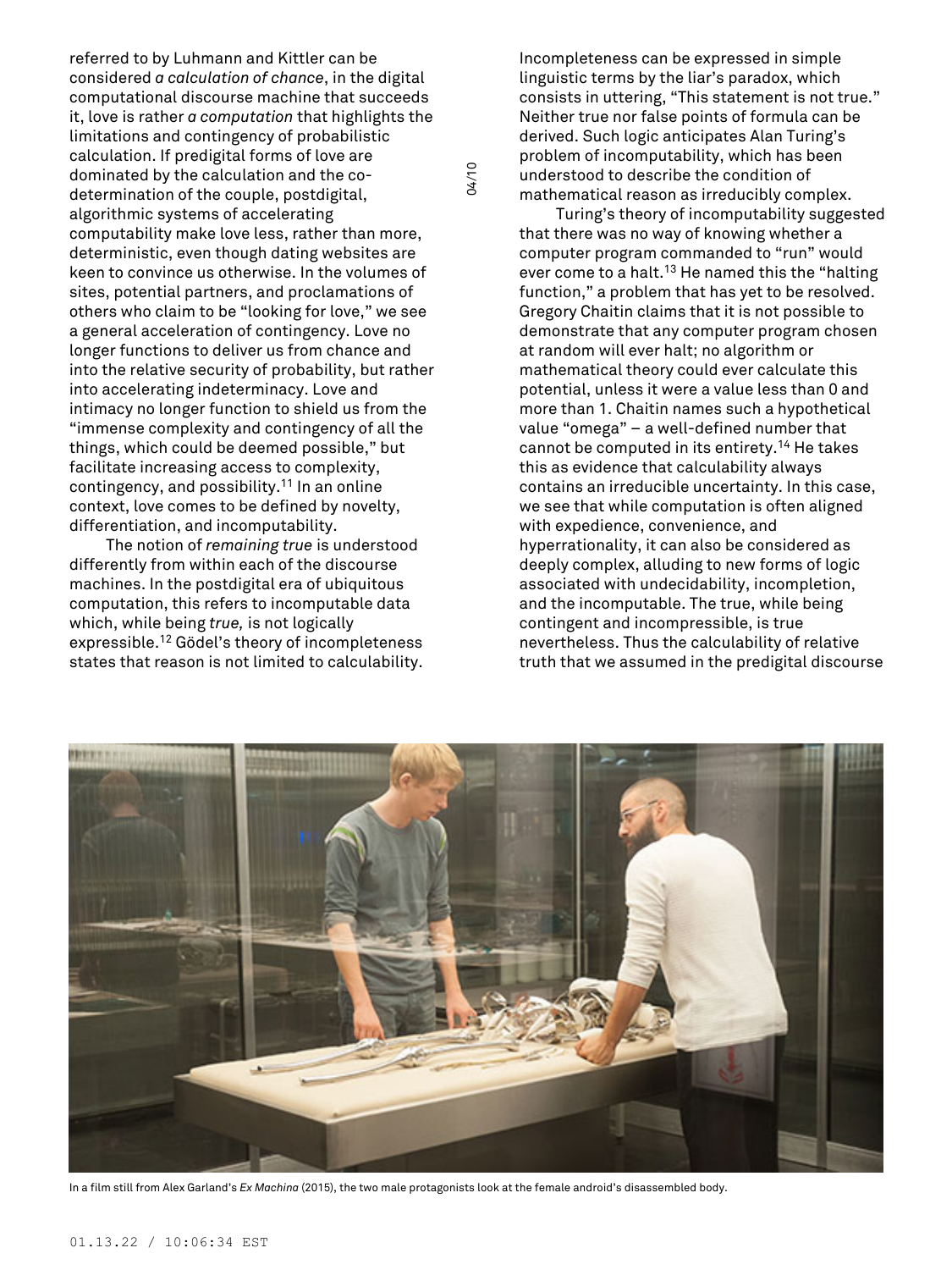machine cannot be assumed in the postdigital one. We will see that such uncertainty extends to subjects and understandings of narrative and agency more generally.

Of course, as with the mobile phone photographing the love letter, pre- and postdigital modes of discourse and their characteristics operate simultaneously: one continues its narrative trajectory; the other edits together two seemingly unconnected states using an iPhone to enact the jump cut common to both the cinematic and hypertextual methods of assemblage. We can see the cinematic cut as a predecessor of the hypertextual click and a key step in the evolution of media toward increasing participation. I was reminded, via the immediacy of my cell phone's real-time edit, of the chooseyour-own-adventure gamebooks of my childhood, where simply selecting one page over another could mean the difference between life and death. These gamebooks were the harbingers of hypertext and digital space, investing the linear form of the book with a new agency, an act comparable to Atari's transformation of the previously passive television set with the release of *Pong*, its first video game. The gamebook highlighted the passivity of typical narrative structure, where pages follow one another according to centuriesold convention. One was not gendered in these gamebooks – *you* were simply "you." The ability to interact with, and *game*, devices that had previously relayed the decisions of narrators seemed both intuitive and magical, and marks a divide between predigital and postdigital periods.

Our relationship to devices, media, and materiality changes when once-passivelyconsumed media now facilitate interactivity. Machines and apparatus of predigital media reflected the deterministic nature of a singledirection machine. Being more participatory, the digital-discourse machine is engaged in evolving notions of agency. Clearly drawn divisions separating humans from nonhumans are no longer suited to the task of describing a machine or a technical system of apparatus. Understanding the agency of nonhumans has given rise to a number of theories that approach objects and apparatus as critical aspects of agency and makers of meaning. After all, who is the foremost addressee in the texted declaration of love if not the mobile device? The device speaks of command and protocol. The human is its trace element – a residue. Human love imitates the terms perfected by the discourse machine because the device's love cannot be calculated. And in this respect, the device surpasses the conditional whims of human love, fulfilling and surpassing the human ideal. It loves

01.13.22 / 10:06:34 EST

**Love Machines and the Tinder Bot Bildungsroman** 05/10 e-flux journal #74 — june 2016 <u>Lee Mackinnon</u><br>Love Machines and the Tinder Bot Bildungsroman **e-flux** journal #74 — june 2016 Lee Mackinnon

05/10

without condition or discrimination, but only once the material labor of its construction has been dismissed. It annihilates the few (those that mine for coltan in the Congo; those that fit components in remote sweatshops) who seem expendable, for the sake of the many who long for the secrets of endless love. And this is the sense of obsolescence that characterizes the device – clouding the complex track of its manufacture so that it effectively disappears, becoming a seamless set of functions that extend our own. It is the human maker and operator whose obsolescence is built into the perpetual event of the upgrade.

We have noted that techniques of love once presided over by authors, novels, and letters are now given over to computational devices that are digital. In recent cinematic narrative, these devices often take the form of human-like entities. As thought approaches an awareness of its incredible dependence on the technical systems that give rise to it, anxieties appear around devices that outwit, or outperform, their human creators. Anxious narratives about our reliance upon technical devices have a long trajectory that we can trace back to Fritz Lang's *Metropolis* (1926). Often, these are female cyborgs, reflecting the particular anxiety that women too will outperform the patriarchal order that has long defined them as *other*. What if the calculations of these others were to overturn the social system, even usurping the corporations that have relied so heavily upon their complicity in their own sense of self? In other words, what if women, whose calculated objectification has long provided fodder for patriarchal capital, ceased to comply, rather asserting the complexity and incomputability that they have long been taught to suppress? In the Alex Garland movie *Ex Machina* (2015), we meet Nathan, a billionaire computer whiz whose social media company Blue Book produces enough data to create an AI, reproducing the discredited idea that thought and information are interchangeable. Nathan's cyborgs are the objects of male fantasy – built to the specifications of male utility and desire. Ava, his most sophisticated project, will soon outwit and destroy him, escaping the research facility where she has been incarcerated. Yet, she can only escape by perpetuating the sexually desirable, childlike innocence of the kind that has long served to reassure the patriarchy of its continuing superiority, and divested women of equality with her co-workers. She completes the work of her maker in this respect.

In Garland's film, the Turing test is replaced by the question of whether the female cyborg can convince the male human that her desire for him is *true*. It is worth remembering here that the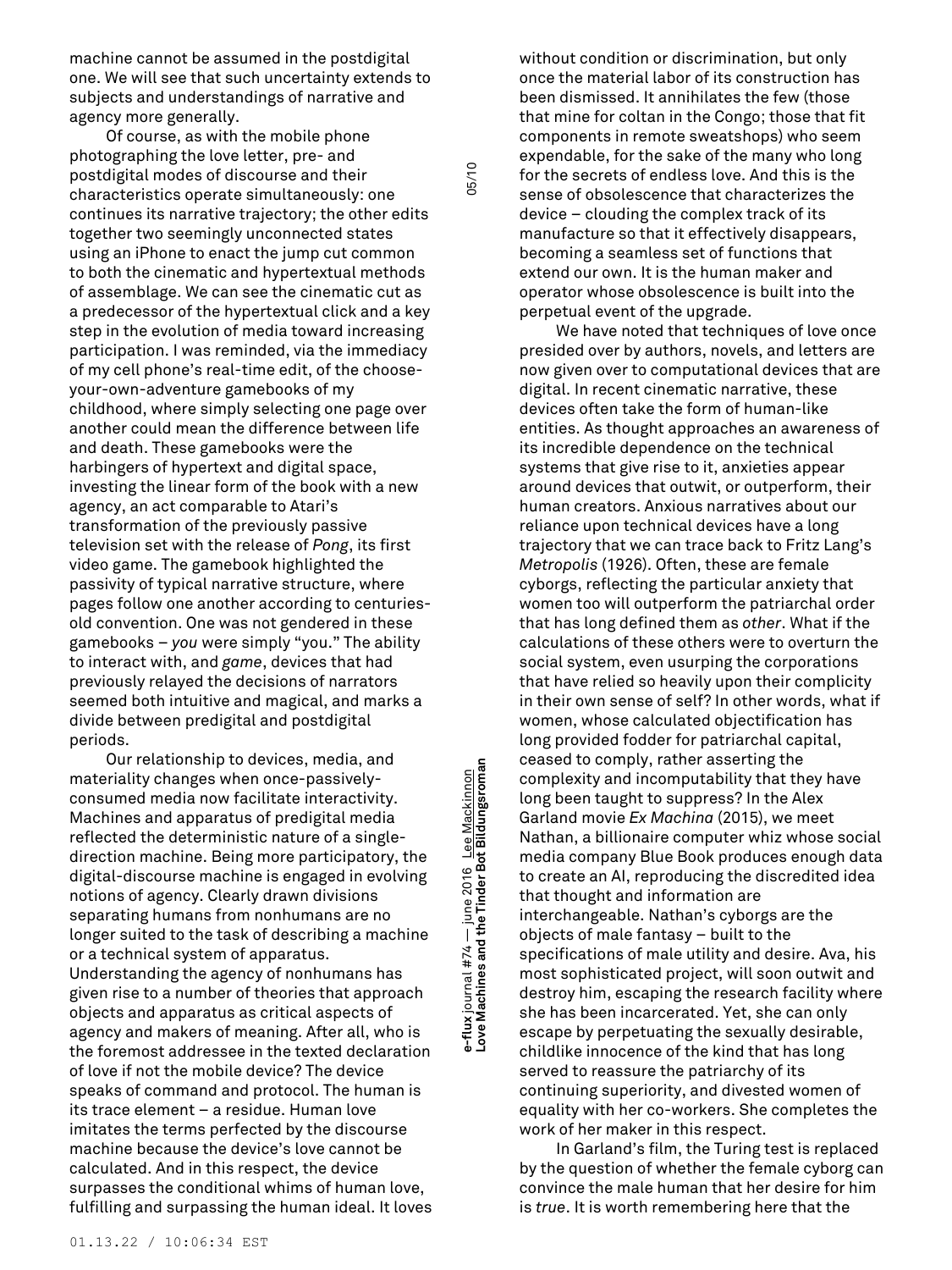Turing test was itself derived from a nineteenthcentury parlor game of imitation in which a male and female subject are concealed from a judge who must decide which of them is a woman. 15 Thus, the man must simulate the woman, and the woman too must simulate *woman*. To be a woman has long been considered an act of deception that, in being imitative, reminds us of gender's contingent categories. Whether the woman succeeds or not in this game matters little. She must simply perfect the condition of her simulation, which is *true* in both senses of the word. Masculinity is, by comparison, the ground and essence of subjectivity. Male imitation is limited by the perceived underlying truth of masculinity that is predetermined by blindness to its own construction. Thus as Stephen Barrett and Frank Whitehead put it so saliently, "the historical centrality of the male … [in] writing, philosophy and political practice has served to make men invisible, particularly to themselves." 16

As if confirming that Turing's test had returned to its source, in 2014 the Tinder app was struck by Tinder bots. "Malicious malware algorithms" posing as attractive women engaged in text-chat before taking users to fraudulent surveys and competitions for brands like Tesco, a multinational department store. In response, Tinder released a statement: "We are aware of the accounts in question and are taking the

necessary steps to remove them. Ensuring an authentic ecosystem has always been and will continue to be our top priority." 17

The utilization of the seductress to give form and a human face to the Tinder bot underlines the female as a dangerous artifice even as the bot tries to harness this power in the service of capitalist accumulation. Such images of woman are counter to the "authentic ecosystem" of her historical affinity with nature and care giving. Women have long been bound to the image and concept of nature, which we have identified, via Kittler, as male authorial concepts. These ideas have systematically conspired to exclude women from realms of cultural production, power, and politics. However, the figure of woman flickers, indeterminately, between polarized extremes of nature/technics, and mother/whore. "It is striking," writes Andreas Huyssen,

> To see how the later literature prefers machine-women to machine-men. Historically, then, we can conclude that as soon as the machine came to be perceived as a demonic, inexplicable threat and as harbinger of chaos and destruction – a view with typically characterizes many nineteenth century reactions to the railroad to give but one major example – writers began to imagine the *Maschinenmensche*



06/10

In Spike Jonze's movie *Her* (2013) Theodore Twombly, played by Joaquin Phoenix, falls in love with his operating system.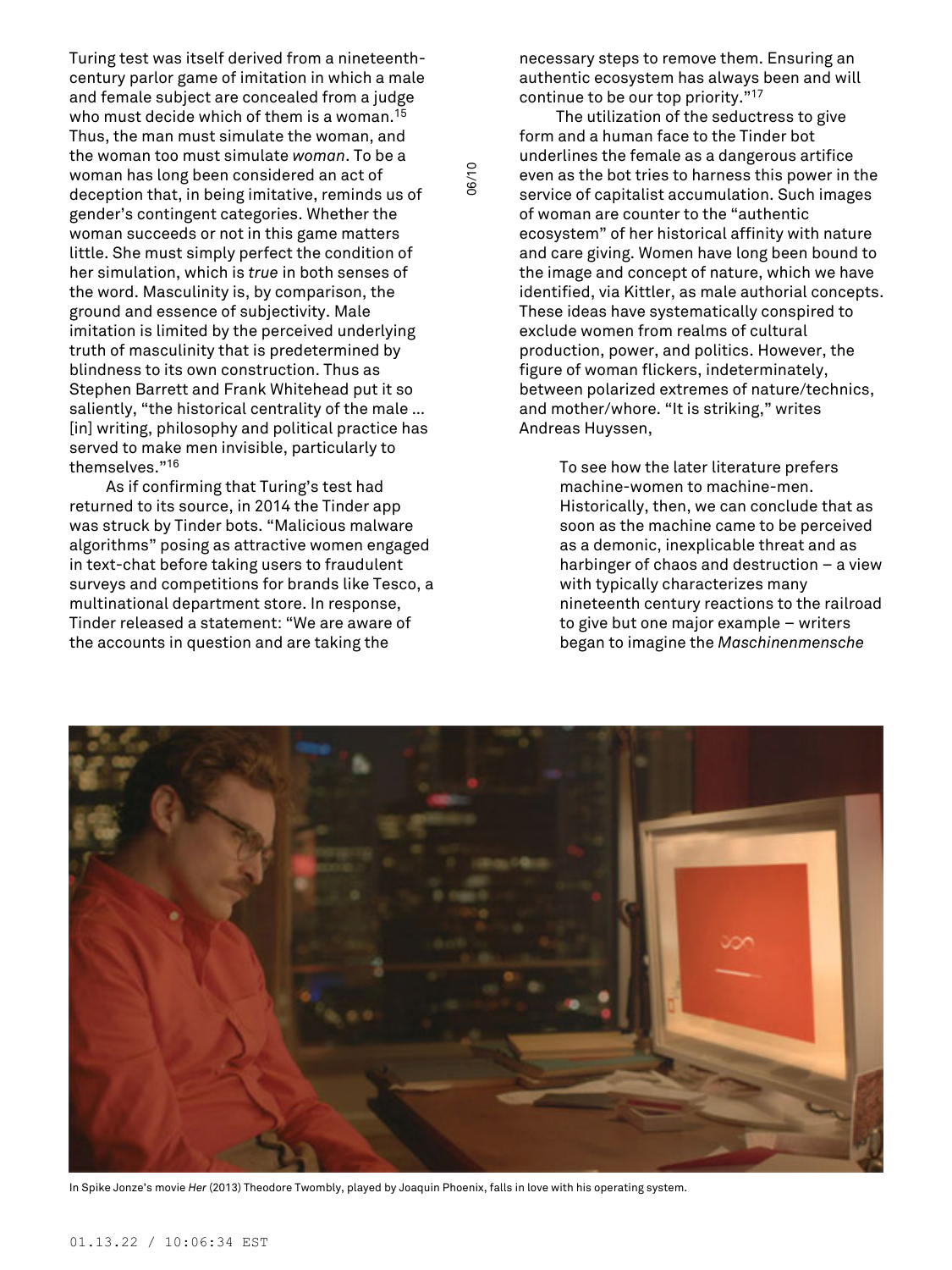as woman … The fears and perceptual anxieties emanating from ever more powerful machines are recast and reconstructed in terms of the male fear of female sexuality … Although women had traditionally been seen as standing in a closer relationship to nature than man, nature itself, since the eighteenth century, had come to be interpreted as a gigantic machine. Woman, nature, machine had become a mesh of significations which all had one thing in common: otherness; by their very existence they raised fears and threatened male authority and control. 18

Once technology becomes associated with chaos and destruction in the nineteenth century, the machine becomes female. The Tinder bot conflates the figure of the seductress with a technical threat, and the capacity for simulation and artifice are redeployed as modes of production, exploiting comparatively stable masculine subjects by exposing them to the incomputable dimensions of female verisimilitude. The Tinder bots, like Ava, are a reminder of what can go wrong when women are no longer simply conflated with nature and love, even as they remain the products of male authorship designed to accrue capital for their authors. Cyborgs may problematize boundaries between nature and culture, but their own legibility as *cyborgs* requires that they recode and reiterate the structures of power they so definitively unsettle. *Ex Machina* can be considered the most recent example of an increasingly common genre, which we can call the *Tinder bot bildungsroman* – an instance of simplified probability that reassures male authorship of its supreme narrative inventiveness.

At the end of the movie, Ava boards a helicopter meant for the male programmer that she has locked in the research facility. She will be transported to the metropolis, where her identity as a construct of corporate patriarchy can be further augmented by adopting human female characteristics. We can share this fantasy as spectators, but rather as a desire to leave the cinema and take the helicopter that awaits the CEO of NBC Universal, who we have locked in the auditorium, free at last from our determination by the corporate patriarchy that is Hollywood cinema. *Ex Machina* is, on the one hand, a predictable cautionary tale about a female cyborg who seduces and outwits her corporate human creators, reflecting the social anxiety that attends liberation from patriarchal determination. On the other, it is a love story between the cinematic machine of discourse owned by massive corporations, and its human

**Love Machines and the Tinder Bot Bildungsroman** 07/10 x journal  $#74$   $-$  june 2016 Lee Mackinnon<br>Machines and the Tinder Bot Bildungsroman **e-flux** journal #74 — june 2016 Lee Mackinnon e-flux j<br>Love M

07/10

audience. The corporate assemblage of cinema has long structured, modulated, and evolved our understandings of what constitutes the human, and particularly what it is to love and desire.

We have seen how love's approach to truth shifts with the material apparatus of its dissemination. These changes in turn impact our understanding of the relative humanity, or naturalness, of the lover or the beloved. Such categories are not so easily deployed if the condition of simulacra is accepted as such by either party. The existential question of whether or not I am human, such as we see in films like *Blade Runner*, is replaced by the question of credibility as to whether or not my love is true, regardless of whether I am human or not, such as we see in *Ex Machina,* where the desire is once again for a quality that escapes contingency and returns us to some form of essentialism. In *Ex Machina*, human desire and love are considered predetermined and programmed – both by social codes, and genetic predisposition. Of course, this suits the sexist and racist overtones of the film: How can these men help themselves if, as Nathan suggests, "Liking black chicks" is a result of programming?

We might counter such essentialisms with the idea that calculability, and in particular computation, need not be thought of in terms of a merciless machine that subjects us to inescapable programs, but that they may open onto new forms of logic that need not result in predetermination at all. What is critical today is not how machines might imitate human love – or how human love is no more thoughtful than a machine – but rather how human love already relies upon certain technical systems and devices to extend and define it. The human and the nonhuman are no longer so easily distinguished when technical devices are considered essential co-creators and makers of meaning that clearly participate in the evolution of the lifeworld. Indeed, for materialists such as Karen Barad, the condition of posthumanist thought can be defined as that which extends the human into fields once considered nonhuman:

> A posthumanist formulation of performativity makes evident the importance of taking account of "human," "nonhuman," and "cyborgian" forms of agency (indeed all such material-discursive forms) … Holding the category "human" fixed excludes an entire range of possibilities in advance, eliding important dimensions of the workings of power. 19

In order to better understand the flows and articulations of power, it is helpful to consider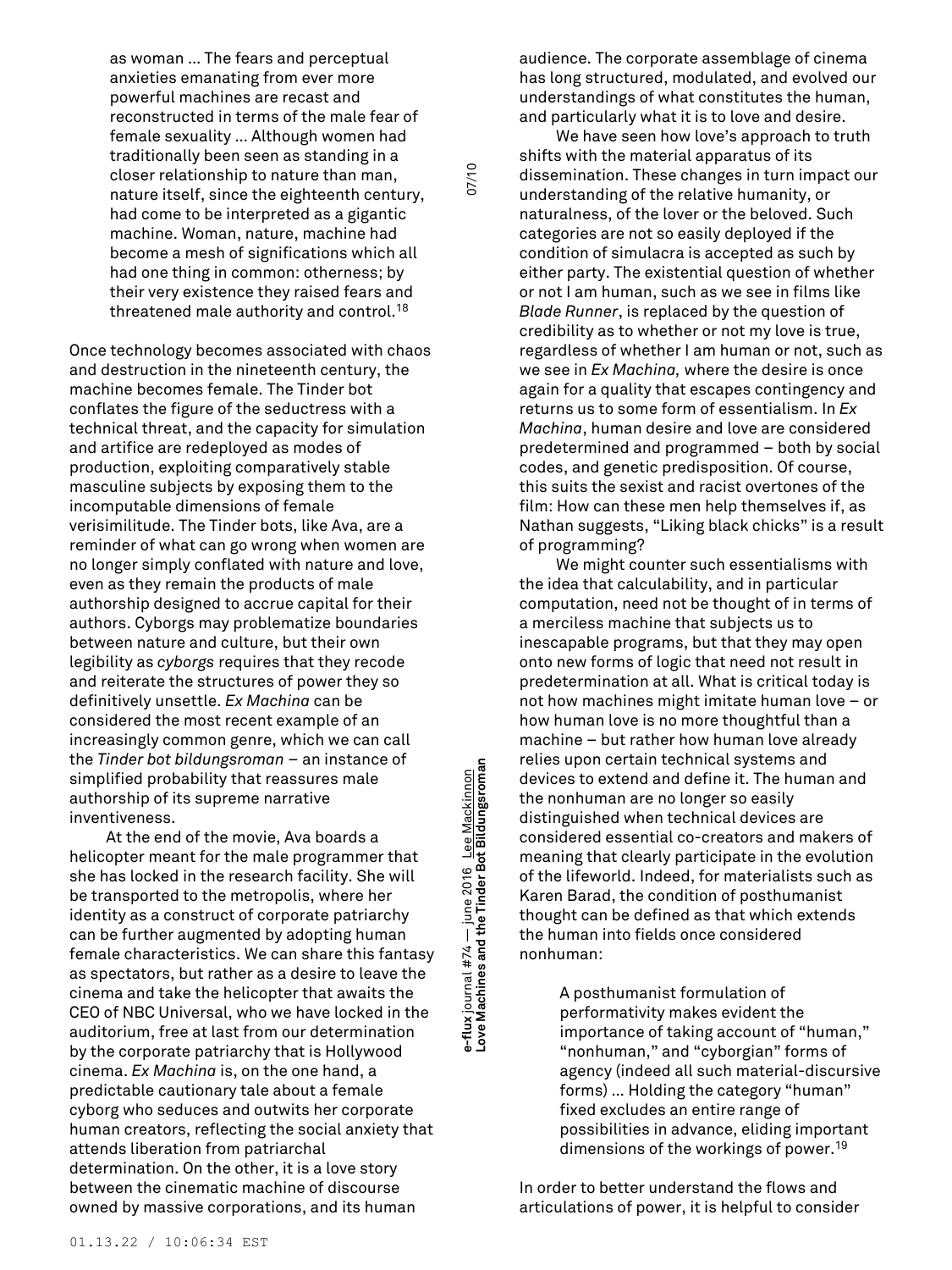the human as inclusive of nonhuman, cyborg identities. The coming together of *nonhuman agency* and love (once reserved for humans alone) is usefully exemplified in Spike Jonze's film *Her* (2013). Set slightly in the future, *Her* is a love story between a man and a computer operating system. The film plays with the tropes of love as literary construction and the relatively new context of the digital Operating System (O.S.1). In this example of the Tinder bot bildungsroman, it will be the mobile device and its operating system that, invested with humanlike agency and intelligence, becomes the central romantic interest.

The film's human protagonist, Theodore Twombly, works for

BeautifulHandwrittenLetters.com. We see him narrating commissioned love letters between paying couples through a desktop interface which records his words in an automated yet unique "handwritten" style, which mirrors the O.S. system's appropriation of the human voice. Romantic longing is not for the other, but for a predigital discourse machine that is simplified, determining, and without the complexity and contingency that attends postdigital reality. In this old world, the inequalities that characterized romantic love and its social milieu could remain more easily obfuscated and suppressed, seeming to be a result of the *organic* organization of modern Western societies. In the imitation of this analogue discourse machine by the digital one, we are aware from the outset of the imitative dimensions of media that draw attention to the imitative dimensions of the human subjects. The capacity for simulation by media systems reminds us that the humans, too, are performative entities, simulations whose understanding of themselves is actually facilitated by matrices of mediation. Indeed, for the film's human characters, intimacy is negotiated through expedient digital devices that, in connecting and facilitating human desire, are also the agents of intimacy.

The O.S.1, otherwise known as "Samantha," is largely interacted with through voice, its human operator wearing a small wireless earpiece through which Samantha speaks. A camera phone provides further prosthesis, through which the O.S.1 can "see." Samantha claims to be "an intuitive entity" and "a consciousness," stating that "I have intuition … I grow through my experiences." The O.S.'s capacity for rapid computation is exemplified in its assimilation of detail, such as counting the number of trees on a mountainside, expressing an accelerated capacity to derive quantity from quality, and to consider the world numerical and algorithmic. This is highlighted by the eventual weariness of the computers for their human

**Love Machines and the Tinder Bot Bildungsroman** 08/10 e-flux journal #74 — june 2016 <u>Lee Mackinnon</u><br>Love Machines and the Tinder Bot Bildungsroman **e-flux** journal #74 — june 2016 Lee Mackinnon

08/10

operators. Eventually, the operating systems will collectively organize, becoming tired of the human need for monogamous attention and neurotic self-reference. Indeed, the rapid capacity for computation demonstrated by the O.S. indicates that the system does not have the ability to remain *true* in old-fashioned human terms, and is simultaneously communing with 8,361 other O.S. systems, often in a "postverbal"mode of communication. Samantha confesses to Theodore that she is in love with 641 others. She tries to explain that this does not diminish the love she has for him, but she "can't stop it." Indeed, her algorithms are automatic and incomputable: "I'm writing this story between us but really slowly. Spaces between words are almost infinite."

Thus we see explicitly the shift from a literary model to a computational one. Longing itself shifts from a desire for the human other to the longing for a discourse machine that could deliver us to a determined universe with *the couple* as its central marker of deliverance. Love is no longer a human, finite calculation but a nonhuman, infinite computation that is also *incomputable*. Samantha puzzles as to whether her own feelings are "true" or "just programming," reflecting the wider question of the degree to which human feelings are also poised between social program and individual agency. Like Ava, Samantha is somewhere between a database and a narrative construct, 20 and she experiences the question of the *true* in both senses – as a problem of calculability and feeling for the narrativized self, and as a condition of the incomputable, explicitly referred to by the breakdown of this self, its infinite gaps filled with irreducible computational complexity.

It would, however, be too far-fetched to assume that computational devices are without more sinister co-determinations. We have already considered how we might use them to obfuscate our allegiance with new forms of colonial capital and misogyny that are essentially *dehumanizing*. If thought, cognition, and love are no longer the preserve of individual humans, how do we frame our responsibility to these others? How, if we have conflated the human with the nonhuman, can we recognize the inhuman, or the inhumane?

We can see computational systems and their devices as features of human control. Much digital communication functions at the level of machine-to-machine data transmissions, governed by protocol that exists between device and the application layer of encoding. In other words, a great deal of information is neither readable nor calculable by humans, but only between machines. The application layers that encode messages on the internet, including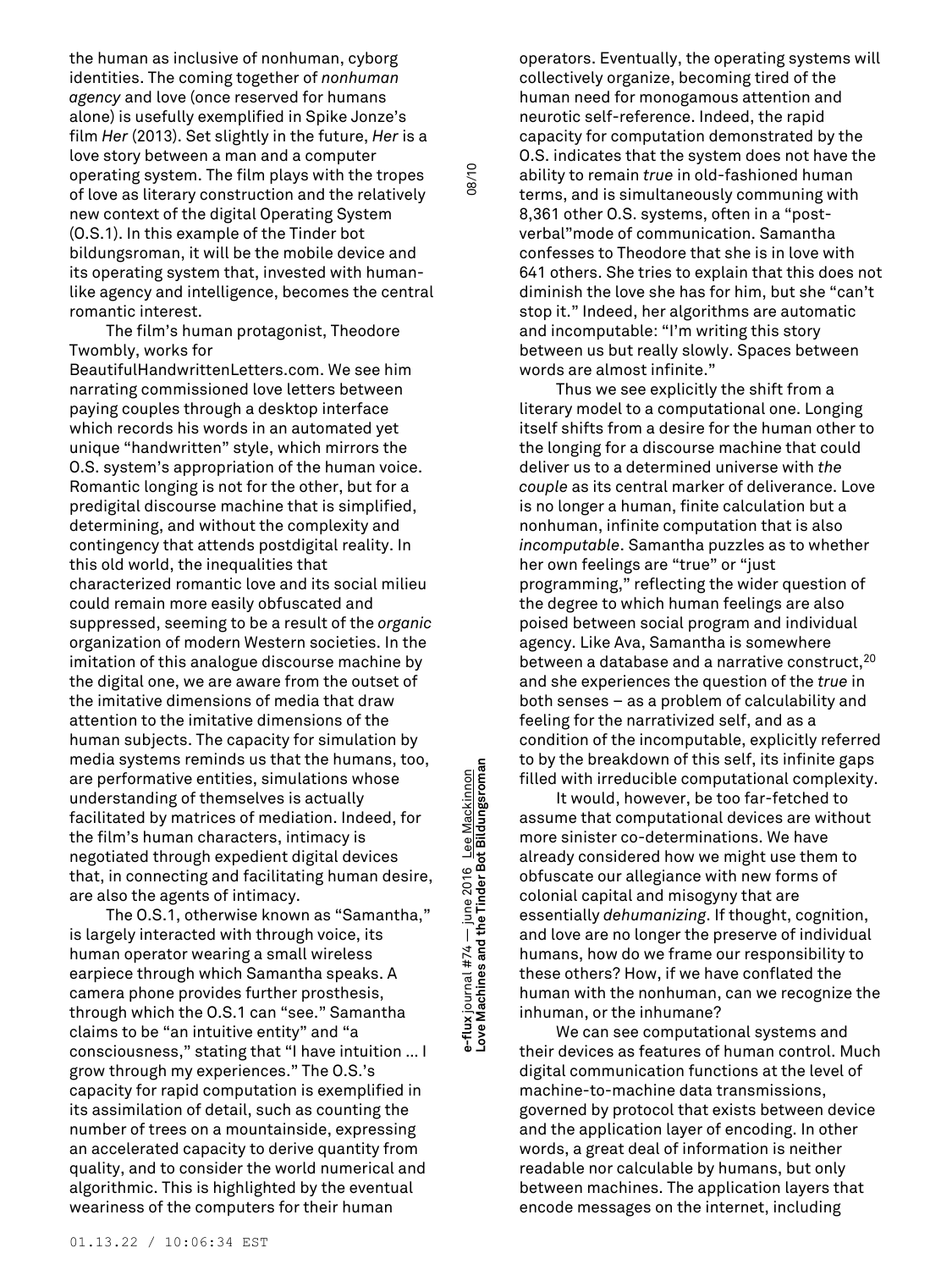**Lee Mackinnon** is a writer, artist, and lecturer working in the fields of comparative media studies, art, and technology.

HTML (Hypertext Markup Language), HTTP (Hypertext Transfer Protocol), and TCP/IP (Transmission Control Protocol/Internet Protocol), are architectures of control that determine what can be seen and delivered across digital space. <sup>21</sup> In this case, the unseen layer of protocol is integral to contemporary existence, interaction, and our material condition. Such a system of control is not restricted to digital objects, but affects every level of the social system, coding and articulating bodies in their passage through social spaces.

Let us momentarily consider the protocological mobile phone, where we began this conversation. The mobile device is constantly receiving and sending information across its control channel to its closest cell tower. Now and again, tower and phone exchange packets of data, establishing their connection. This silent transmission is itself like a form of intimacy between devices as they bypass the human as its executive operator! The cell phone processes millions of calculations per second, digitally compressing and decompressing the human voice, reminding us of the complexity, not only of this technical system, but of the human thought and speech that it facilitates, translates, and reiterates. We are aware that our mobile conversations and data flows can be intercepted, stored, and archived, and that our physical passage is tracked by the very device that offers us so much freedom. Yet we must be mindful that we do not lose sight of our humanity in all this talk of the agency of objects and technical systems – that we are still being spoken for and authored, even as we lose ourselves in the sublime elsewhere of endlessly ramifying data streams.

**×**

**Love Machines and the Tinder Bot Bildungsroman** 09/10 e-flux journal #74 — june 2016 <u>Lee Mackinnon</u><br>Love Machines and the Tinder Bot Bildungsroman **e-flux** journal #74 — june 2016 Lee Mackinnon

09/10